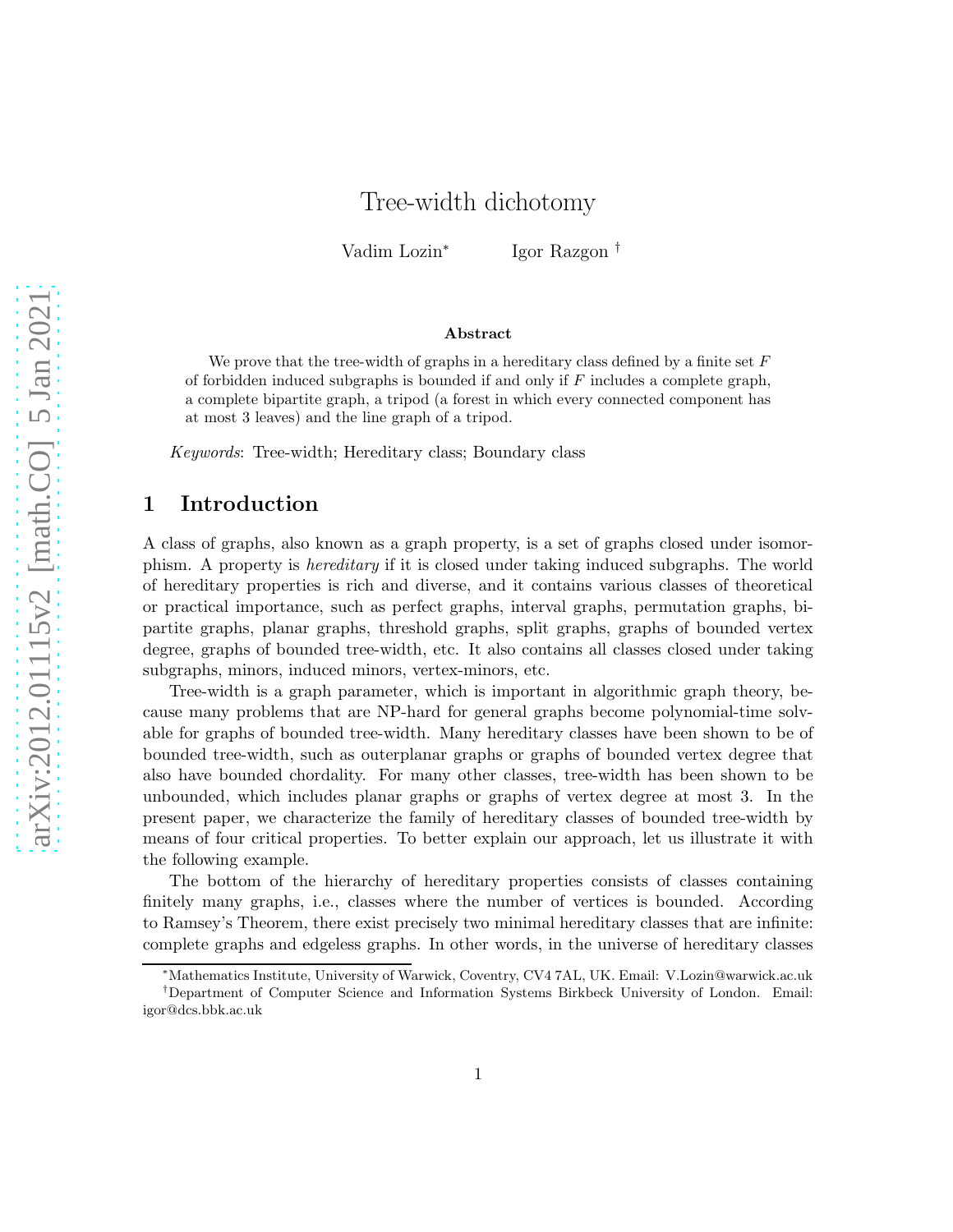the complete graphs and the edgeless graphs are minimal obstructions (minimal forbidden elements) for the family of classes of bounded vertex number.

The idea of minimal obstructions for families of classes generalizes the idea of minimal forbidden induced subgraphs for individual hereditary classes. This idea always works in a well-quasi-ordered world. For instance, the graph minor relation is known to be a wellquasi-order [\[11\]](#page-9-0), and in the family of minor-closed classes of graphs the planar graphs constitute a unique minimal obstruction for classes of bounded tree-width [\[10\]](#page-9-1). However, the induced subgraph relation is not a well-quasi-order and in the universe of hereditary properties minimal classes outside of a particular family may not exist, in which case we employ the notion of boundary classes. This is a relaxation of the notion of minimal classes and it is defined as follows.

Let A be a family of hereditary classes closed under taking subclasses, and let  $X_1 \supseteq$  $X_2 \supseteq X_3 \supseteq \ldots$  be a chain of classes not in A. The intersection of all classes in this chain is called a *limit* class and a minimal limit class is called a *boundary* class for  $A$ . The importance of this notion is due to the fact that it plays the role of minimal obstructions for hereditary classes defined by finitely many forbidden induced subgraphs (finitely defined classes, for short). In other words, a finitely defined class X belongs to  $A$  if and only if X contains none of the boundary classes for A.

The notion of boundary classes was formally introduced by Alekseev in [\[1\]](#page-8-0), where he proved basic results related to this notion. However, implicitly this notion appeared earlier. For instance, if  $A$  is the family of hereditary classes of bounded chromatic number, then in the terminology of limit and boundary classes the famous result of Erdős  $[4]$  states that the class of forests is a limit class for  $\mathcal{A}$ , while the Gyárfás-Sumner conjecture [\[3\]](#page-8-2) claims that this is a minimal limit, i.e. boundary, class for  $A$ . Notice that for this family there is one more obstruction, the class of complete graphs, which is a minimal hereditary class of unbounded chromatic number.

Together, minimal and boundary classes are known as critical properties. In the present paper, we show that for the family of hereditary classes of bounded tree-width there are exactly four critical properties: two minimal classes (complete graphs and complete bipartite graphs) and two boundary classes (tripods, i.e. forests in which every connected component has at most 3 leaves, and the line graphs of tripods). In other words, we show that the tree-width of graphs in a finitely defined class  $X$  is bounded if and only if  $X$  excludes a graph from each of the four critical classes. The 'only if' part follows from known results that we report in Section [2](#page-1-0) together with some other information related to the topic of the paper. The 'if' part is proved in Section [3.](#page-4-0) Section [4](#page-7-0) concludes the paper with a discussion.

# <span id="page-1-0"></span>2 Preliminaries

All graphs in this paper are simple, i.e. finite, undirected, without loops and multiple edges. The vertex set and the edge set of a graph G are denoted  $V(G)$  and  $E(G)$ , respectively. By  $K_n$  we denote the complete graph on n vertices and by  $K_{n,m}$  the complete bipartite graph with parts of size  $n$  and  $m$ .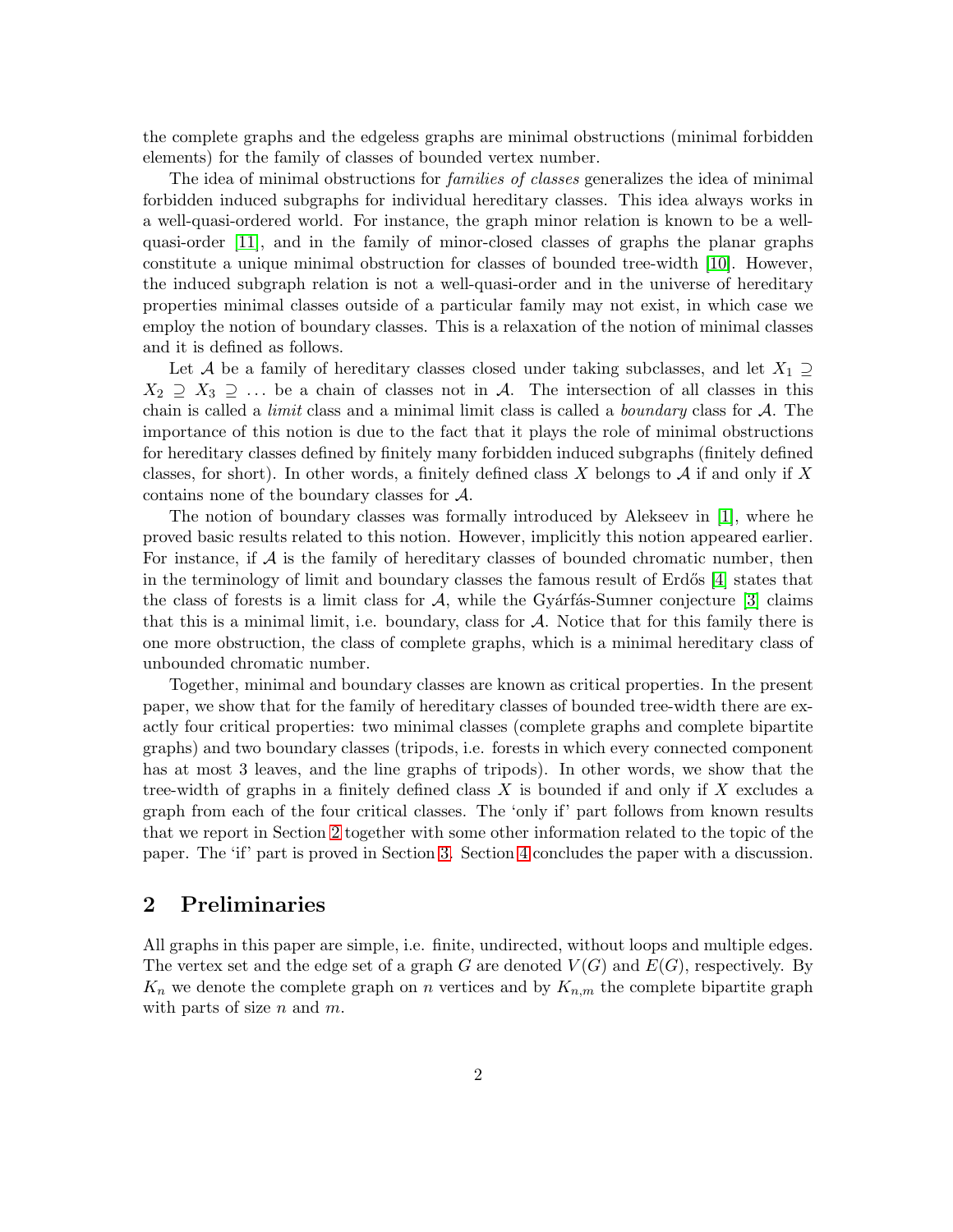A graph  $H$  is an induced subgraph of a graph  $G$  if  $H$  can be obtained from  $G$  by deleting some vertices. The induced subgraph of G obtained by deleting the vertices outside of a set  $U \subseteq V(G)$  is denoted  $G[U]$ . If G does not contain H as an induced subgraph, then we say that  $G$  is  $H$ -free.

A subdivision of an edge is the operation of introducing a new vertex on the edge. A graph H is a subdivision of a graph G if H is obtained from G by subdividing its edges. H is a  $( $k$ )-subdivision of  $G$  if  $H$  is obtained from  $G$  by subdividing each edge of  $G$  at most$ k times. H is a proper subdivision of G if H is obtained from G by subdividing each edge of G at least once.

A clique in a graph is a subset of pairwise adjacent vertices and an independent set is a subset of pairwise non-adjacent vertices. The Ramsey number  $R(p,q)$  is the minimum n such that every graph with at least n vertices has either an independent set of size  $p$  or a clique of size  $q$ .

#### <span id="page-2-1"></span>2.1 Tree decomposition

Let G be a graph, T be a tree, and  $\mathcal{V} = (V_t)_{t \in T}$  be a family of vertex sets  $V_t \subseteq V(G)$ , called bags, indexed by the nodes t of T. The pair  $(T, V)$  is called a tree decomposition of G if

- $V(G) = \bigcup_{t \in T} V_t$ ,
- for every edge e of G, there exists a bag  $V_t$  containing both endpoints of e,
- for any three nodes  $t_1, t_2, t_3$  of T such that  $t_2$  lies on the unique path, connecting  $t_1$ to  $t_3$  in T, we have  $V_{t_1} \cap V_{t_3} \subseteq V_{t_2}$ .

The width of a tree decomposition is the size of its largest bag minus one. The tree-width of  $G$  is the minimum width among all possible tree decompositions of  $G$ .

Let  $(T, V)$  be a tree decomposition of G and xy an edge in T. We denote by  $T_x$  and  $T_y$ the connected components of  $T - xy$  containing x and y, respectively. Also, let  $U_x$  be the union of the bags corresponding to the nodes of  $T_x$ , and let  $U_y$  be the union of the bags corresponding to the nodes of  $T_y$ . The set  $Z_{xy} := U_x \cap U_y = V_x \cap V_y$  is a separator in G, i.e. there are no edges between  $U_x - Z$  and  $U_y - Z$ . The decomposition  $\mathcal{V} = (V_t)_{t \in T}$  is tight if for any edge  $xy \in E(T)$  and any two vertices  $u, v \in Z_{xy}$ , both  $G[U_x]$  and  $G[U_y]$  contain a u-v-path with no internal vertices in  $Z_{xy}$ .

For a node x of T, the torso at x is the graph obtained from  $G[V_x]$  by creating a clique in  $V_x \cap V_y$  for every edge  $xy \in E(T)$ .

A b-block in a graph  $G$  is a maximal subset of at least b vertices no two of which can be separated in G by deleting fewer than b vertices. The maximum b such that  $G$  contains a b-block is the block number of G.

<span id="page-2-0"></span>**Theorem 1.** [\[8\]](#page-9-2) Let  $k \geq 3$  be a positive integer and G a graph. If G has no k-block, then there is a tight tree-decomposition  $(T, V)$  of G such that every torso has fewer than k vertices of degree at least  $2(k-1)(k-2)$ .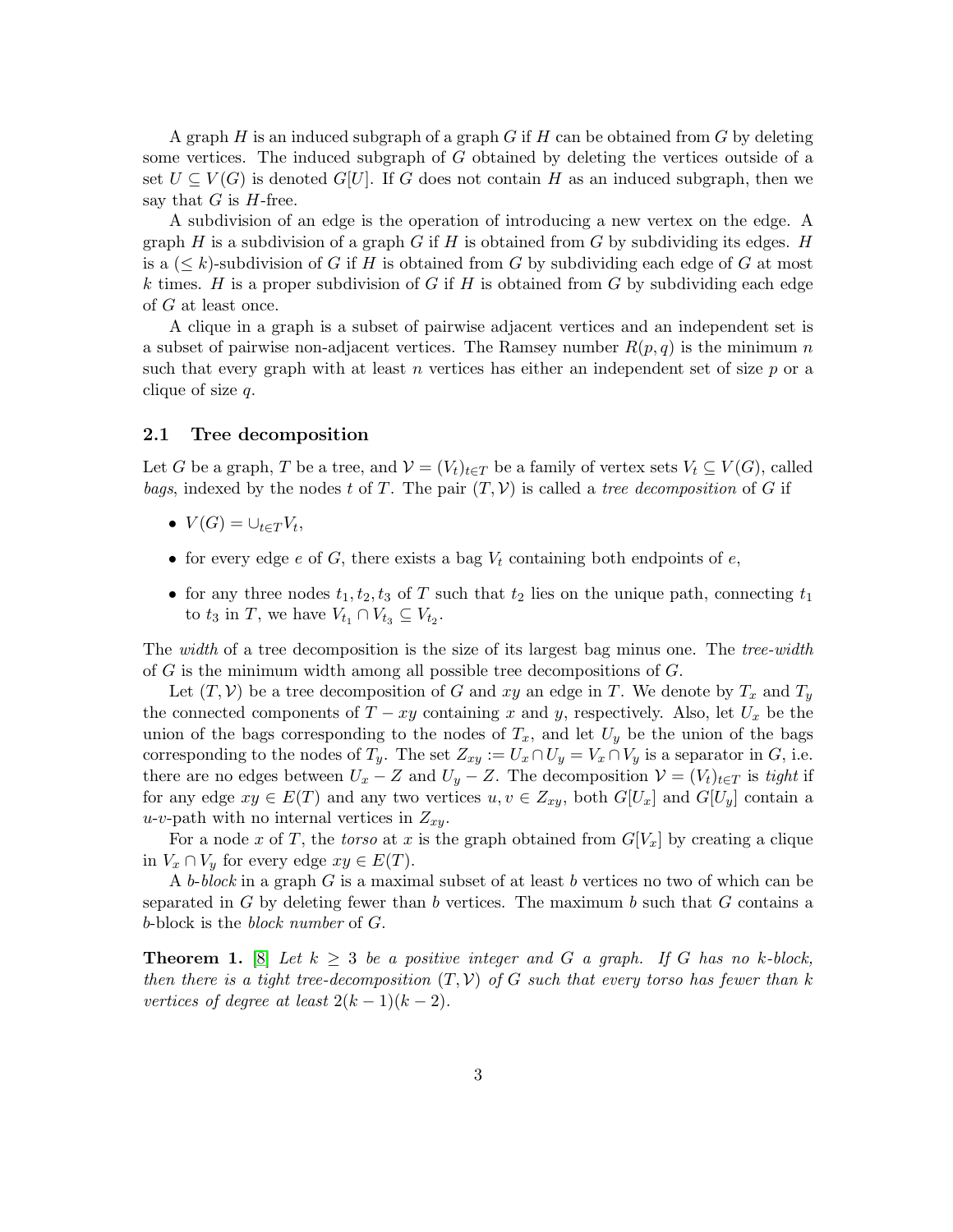#### 2.2 Critical classes for bounded tree-width

It is well-known that complete graphs and complete bipartite graphs can have arbitrarily large tree-width and it is not difficult to see that these are minimal hereditary classes of unbounded tree-width. Moreover, tree-width remains unbounded even if we forbid a complete graph  $K_p$  and a complete bipartite graph  $K_{s,s}$  as an induced subgraph, because for any  $p \geq 3$  and  $s \geq 4$  this includes all graphs of vertex degree at most 3, which are known to be of unbounded tree-width. We observe that by forbidding  $K_p$  and  $K_{s,s}$  as induced subgraphs we forbid  $K_{t,t}$  as a subgraph for any  $t \geq R(s,p)$ . We will refer to these graphs as graphs with no  $K_{t,t}$ -subgraph, or simply as graphs of bounded biclique number.

In the universe of hereditary classes of graphs of bounded biclique number minimal classes of unbounded tree-width do not exist and hence we look for boundary classes that are not minimal. Two of them have been identified in [\[7\]](#page-8-3). These are

- S the class of graphs every connected component of which has the form  $S_{i,j,k}$  represented in Figure [1](#page-3-0) (left),
- <span id="page-3-0"></span> $\mathcal T$  the class of graphs every connected component of which has the form  $T_{i,j,k}$  represented in Figure [1](#page-3-0) (right).



Figure 1: The graphs  $S_{i,j,k}$  (left) and  $T_{i,j,k}$  (right)

We call graphs in S the *tripods*. It is not difficult to see that graphs in  $\mathcal T$  are the line graphs of tripods. We repeat that boundary classes play the role of minimal obstructions for classes defined by finitely many forbidden induced subgraphs, which implies the following conclusion.

<span id="page-3-2"></span>**Lemma 1.** [\[7\]](#page-8-3) If X is a finitely defined class that contains S or T, then the tree-width of graphs in X is unbounded.

In [\[7\]](#page-8-3), it was shown that S and T are the *only* boundary classes in the universe of planar graphs, i.e. in any hereditary class of planar graphs excluding a graph from  $S$  and a graph from  $\mathcal T$  the tree-width is bounded. Also, in [\[6\]](#page-8-4), it was shown that the same is true for the universe of hereditary classes of bounded vertex degree.

<span id="page-3-1"></span>**Theorem 2.** [\[6\]](#page-8-4) For every positive integer d, every graph  $G_1 \in \mathcal{S}$  and every graph  $G_2 \in \mathcal{T}$ , there is a positive integer  $t = t(d, G_1, G_2)$  such that all  $(G_1, G_2)$ -free graphs of vertex degree at most d have tree-width at most t.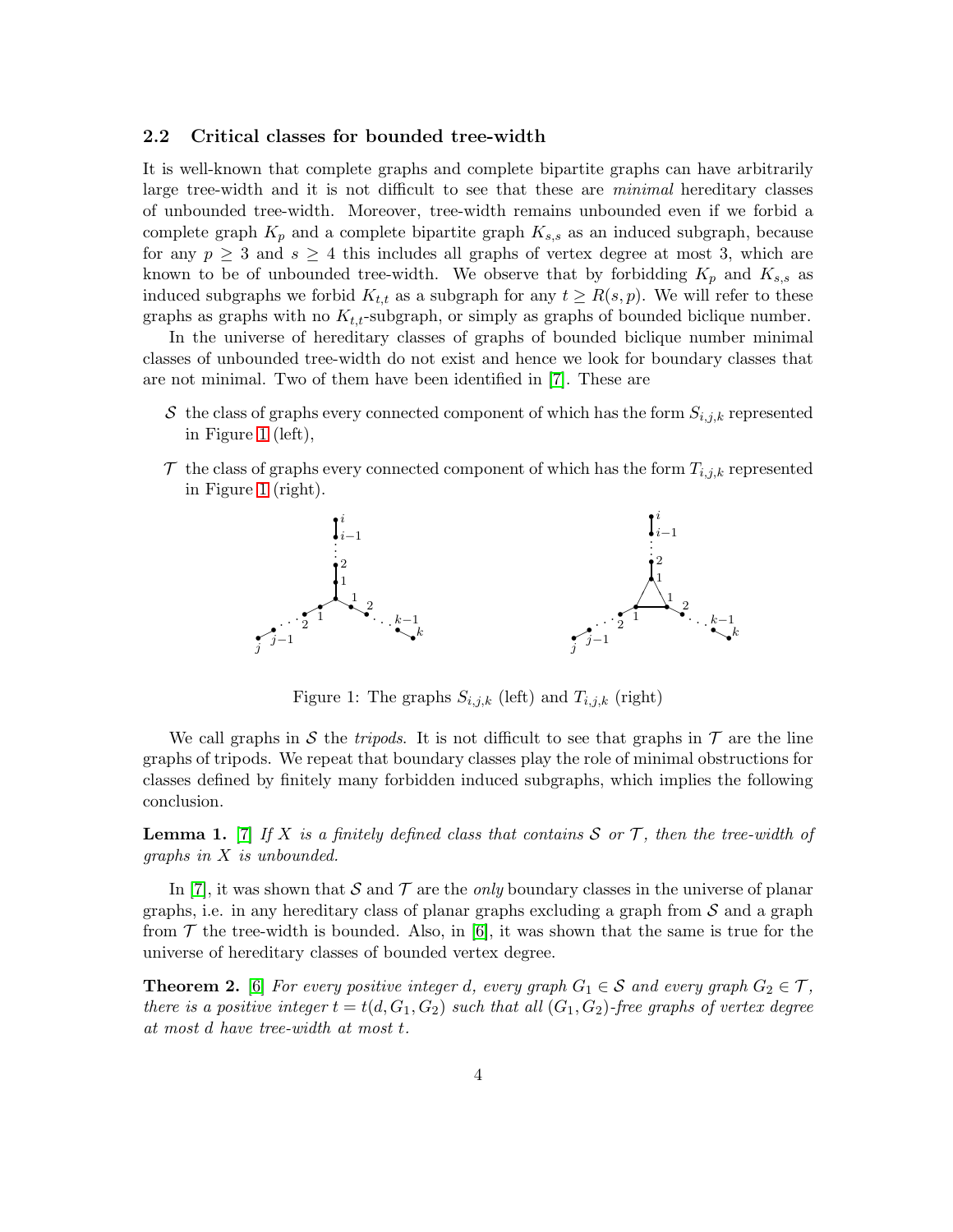This result for bounded degree graphs was obtained by reducing it to graphs of bounded chordality (the length of a longest chordless cycle), because bounded chordality together with bounded degree imply bounded tree-width [\[2\]](#page-8-5). In [\[9\]](#page-9-3), the result for bounded chordality was extended from graphs of bounded degree to graphs of bounded biclique number by means of Theorem [1.](#page-2-0) In the next section, we use a similar strategy to extend Theorem [2](#page-3-1) from graphs of bounded degree to graphs of bounded biclique number.

## <span id="page-4-0"></span>3 Main result

We start with the following helpful lemma, which will be used repeatedly throughout the proof.

<span id="page-4-1"></span>**Lemma 2.** For all positive integers a and b, there is a positive integer  $C = C(a, b)$  such that if a graph  $G$  contains a collection of  $C$  pairwise disjoint subsets of vertices, each of size at most a and with at least one edge between any two of them, then G contains a  $K_{b,b}$ -subgraph.

*Proof.* Let  $P(r, m)$  denote the minimum n such that in every coloring of the elements of an *n*-set with r colors there exists a subset of m elements of the same color (the pigeonhole principle).

We define  $r := P(a^b, b)$  and  $C(a, b) := 2P(a^r, b)$  and assume G contains a family of  $C$  pairwise disjoint subsets of vertices, each of size at most  $a$  and with at least one edge between any two of them. We split this family arbitrarily into two subfamilies  $A$  and  $B$ , each of size  $P(a^r, b)$  and consider an arbitrary collection A of r sets from A. Since each set in  $\beta$  has a neighbor in each set in A, the family of the sets in  $\beta$  can be colored with at most  $a<sup>r</sup>$  colors so that all sets of the same color have a common neighbor in each of the  $r$  chosen sets of collection A. Since  $|\mathcal{B}| = P(a^r, b)$ , one of the color classes contains a collection B of at least  $b$  sets. For each set in  $A$ , we choose a vertex which is a common neighbor for all sets in B and denote the set of r chosen vertices by  $U$ . The vertices of U can be colored with at most  $a^b$  colors so that all vertices of the same color have a common neighbor in each of the b sets of collection B. By the choice of r, U contains a color class  $U_1$  of least b vertices. For each set in B, we choose a vertex which is a common neighbor for all vertices of  $U_1$  and denote the set of b chosen vertices by  $U_2$ . Then  $U_1$  and  $U_2$  form a biclique  $K_{b,b}$ .  $\Box$ 

Before we proceed to graphs without tripods, we prove the following key result, which is of independent interest.

<span id="page-4-2"></span>**Theorem 3.** For all positive integers r and p, there is a positive integer  $m = m(r, p)$  such that every graph G containing  $a \leq p$ -subdivision of  $K_m$  as a subgraph contains either  $K_{p,p}$ as a subgraph or a proper  $(\leq p)$ -subdivision of  $K_{r,r}$  as an induced subgraph.

*Proof.* For integers  $a, b > 0$  and  $i \ge 0$ , we recursively define  $R^i(a, b)$  as follows:  $R^0(a, b)$  =  $R(a, b)$  and for  $i > 0$ ,  $R^i(a, b) = R(R^{i-1}(a, b), b)$ . With  $C(a, b)$  coming from Lemma [2,](#page-4-1) we also define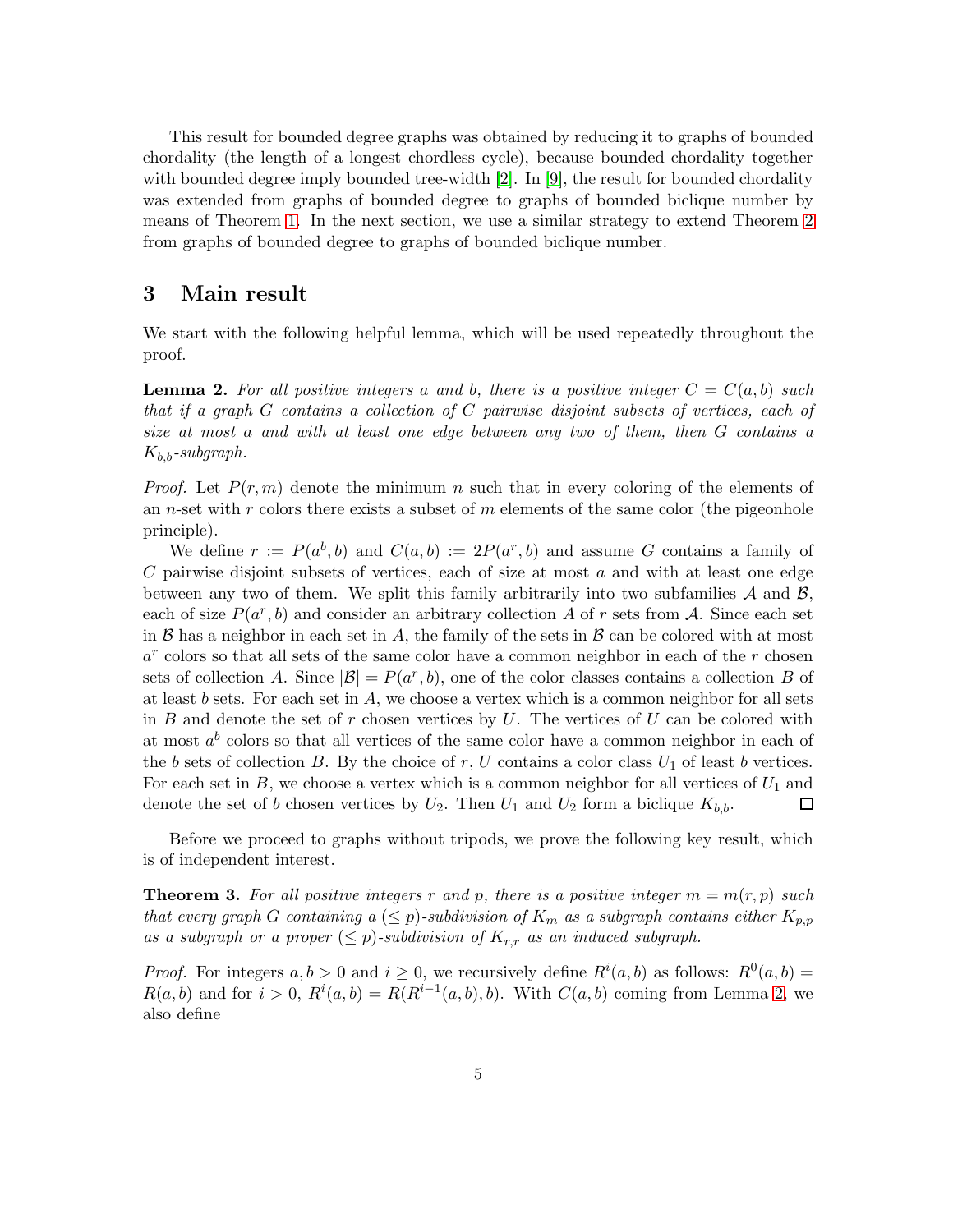$$
q = q(r, p) = R(r, C(rp, p)),
$$
  
\n
$$
c = c(r, p) = Rq(r, C(p, p)),
$$
  
\n
$$
d = d(r, p) = c(r, p) + q(r, p),
$$
  
\n
$$
m = m(r, p) = R(d, 2p).
$$

Suppose that G contains a  $(\leq p)$ -subdivision of  $K_m$  as a subgraph. For any two vertices u, v of the  $K_m$  we denote by  $P_{u,v}$  the path obtained by subdividing the edge uv and assume without loss of generality that this path is induced, i.e. chordless. By definition of  $m$ , either 2p vertices of the  $K_m$  induce a clique, in which case G contains a  $K_{p,p}$ -subgraph, or d vertices of the  $K_m$  form an independent set A in G, in which case G contains a proper  $(\leq p)$ -subdivision of  $K_d$  as a subgraph.

We partition the vertices of A arbitrarily into two subsets B of size  $q = q(r, p)$  and C of size  $c = c(r, p)$ . Also, let  $b_1, \ldots, b_q$  be an arbitrary ordering of the vertices in B and let  $B_i = \{b_1, \ldots, b_i\}, B_0 = \emptyset.$ 

**Claim 1.** If G does not contain a  $K_{p,p}$ -subgraph, then there are subsets  $C_0, \ldots, C_q$  such that for each i

- (a)  $C_i$  is of size at least  $R^{q-i}(r, C(p, p)),$
- (b) for each vertex  $u \in B_i$  and every two distinct vertices  $v_1, v_2 \in C_i$  there are no edges between  $P_{u,v_1} - u$  and  $P_{u,v_2} - u$ .

*Proof.* We prove the claim by induction on i. For  $i = 0$ , the claim follows trivially with  $C_0 = C$ . Now let  $i > 0$ . Consider the graph with vertex set  $C_{i-1}$  in which two vertices  $v_1, v_2$  are adjacent if and only if there is an edge between  $P_{u_i, v_1} - u_i$  and  $P_{u_i, v_2} - u_i$ . Then by the inductive assumption, this graph has either a clique of size  $C(p, p)$ , in which case G contains a  $K_{p,p}$ -subgraph by Lemma [2,](#page-4-1) or an independent set  $C_i$  of size  $R^{q-i}(r, C(p, p))$ and the claim follows. □

Assume that G does not contain a  $K_{p,p}$ -subgraph. According to the above claim, there is a set  $C_q$  satisfying (a) and (b). Let V be an arbitrary subset of  $C_q$  of size r and let  $U = B_q$ . For each  $u \in U$ , let  $S(u)$  be the set consisting of all the internal vertices of the  $P_{u,v}$  paths over all  $v \in V$ .

Consider the graph with vertex set U in which two vertices  $u_1, u_2$  are adjacent if and only if there is an edge between  $S(u_1)$  and  $S(u_2)$ . Since  $|U| = R(r, C(r_p, p))$ , this graph either has a clique of size  $C(rp, p)$ , in which case G contains a  $K_{p,p}$ -subgraph by Lemma [2,](#page-4-1) or an independent set  $W$  of size  $r$ . In the latter case,  $W$  and  $V$  together with the vertices of the paths  $P_{u,v}$  for all  $u \in W$  and  $v \in V$  induce a proper  $(\leq p)$ -subdivision of  $K_{r,r}$ .  $\Box$ 

Now we turn to graphs without tripods. For ease of notation, we denote a tripod  $S_{p,p,p}$ simply by  $S_p$ . Similarly, we denote  $T_{p,p,p}$  by  $T_p$ .

<span id="page-5-0"></span>**Lemma 3.** For every positive integers p, there is a positive integer  $b = b(p)$  such that all  $S_p$ -free graphs with no  $K_{p,p}$ -subgraph have block number at most b.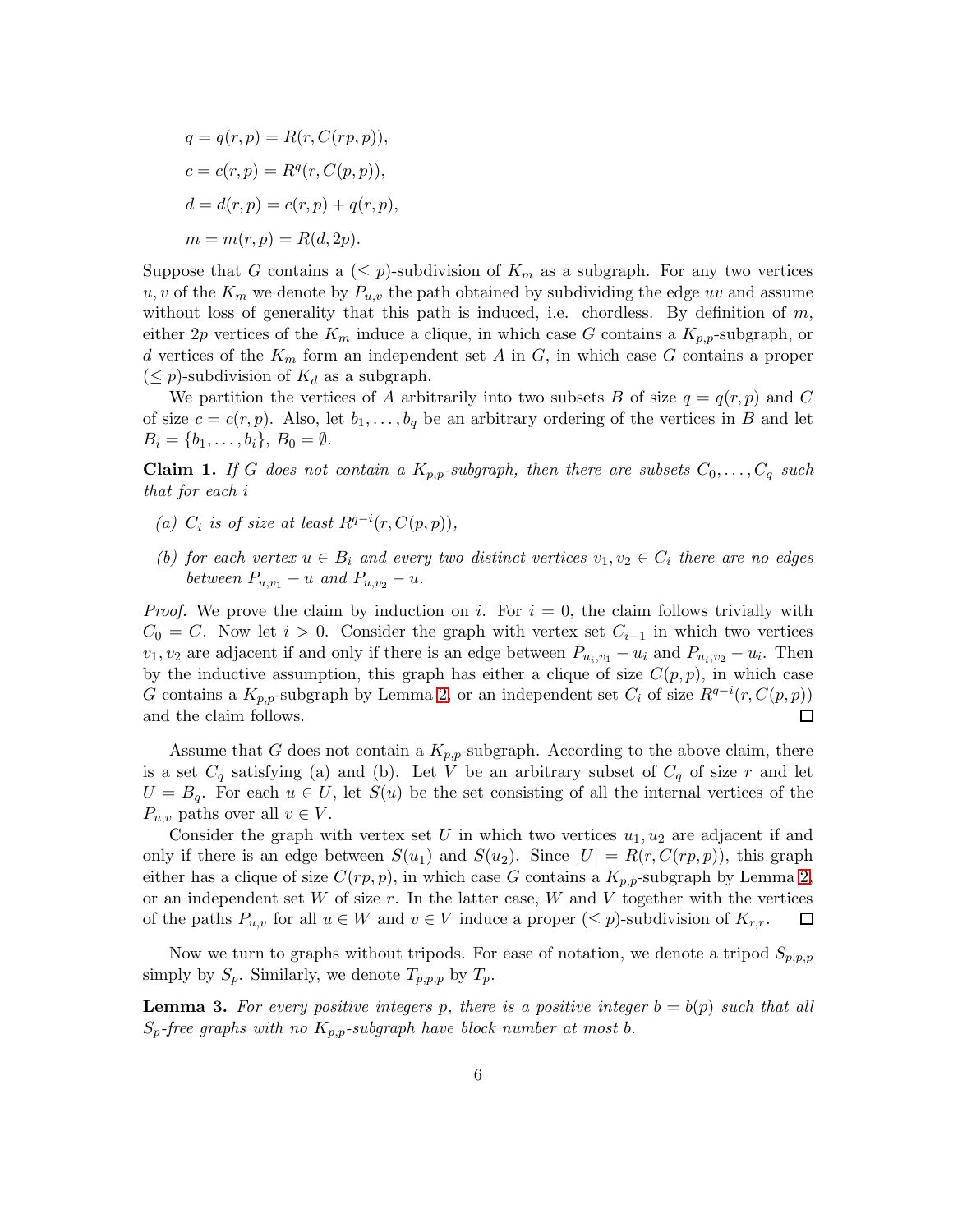*Proof.* We denote by  $C = C(p, p)$  the constant from Lemma [2](#page-4-1) and  $m = m(p, p)$  the constant from Theorem [3.](#page-4-2) Finally, let  $b = \binom{m}{2}p + (m-2) + R(3, C)$ .

**Claim 2.** If G contains a b-block, then it contains  $a \leq p$ )-subdivision of  $K_m$  as a subgraph.

*Proof.* Let B be a b-block in G and consider two non-adjacent vertices  $x, y \in B$ . Since x cannot be separated from y by deleting fewer than b vertices, there must exist a collection  $\mathcal{P}(x, y)$  of at least b internally disjoint paths connecting x to y by Menger's Theorem. Without loss of generality, we assume that each path in  $\mathcal{P}(x, y)$  is chordless.

Assume  $c := R(3, C)$  of the paths in  $\mathcal{P}(x, y)$  have length more than p. Then we may consider the first p vertices (different from  $x$ ) in each of these long paths, creating in this way a collection of  $R(3, C)$  pairwise disjoint subsets, each of size p. Then either three of the subsets have no edges between them, in which case together with x they induce an  $S_p$ , or C of the subsets have an edge between any two of them, in which case a  $K_{p,p}$ -subgraph, arises by Lemma [2.](#page-4-1) A contradiction in both cases shows that fewer than c paths in  $\mathcal{P}(x, y)$ have length more than  $p$ .

For any two non-adjacent vertices  $x, y \in B$ , the collection  $\mathcal{P}(x, y)$  contains a subcollection  $\mathcal{P}'(x,y)$  of at least  $b-(m-2)-c \geq {m \choose 2}p$  paths of length at most p with no internal vertices in  $B$ . Therefore, for each pair  $x, y$  of non-adjacent vertices in  $B$  one can choose a path from  $\mathcal{P}'(x,y)$  so that the chosen paths intersect only at the endpoints, i.e. they create the desired subdivision of  $K_m$ . This can be easily seen by induction on the number of pairs: if the paths have been chosen for  $i-1<\binom{m}{2}p$  pairs, then for the *i*-th pair  $x, y \in B$  the set  $\mathcal{P}'(x, y)$  contains at most  $(i - 1)p$  paths sharing internal vertices with the previously chosen paths, and hence  $\mathcal{P}'(x,y)$  contains a path that intersects the previously chosen paths only at the endpoints. □

According to this claim and Theorem [3,](#page-4-2) if G contains a b-block, then it contains either  $K_{p,p}$  as a subgraph, which is impossible, or a proper  $(\leq p)$ -subdivision of  $K_{p,p}$  as an induced subgraph. It is not difficult to see that in the latter case G contains  $S_p$  as an induced subgraph. This final contradiction shows that the block number of  $G$  is bounded by  $b$ .  $\Box$ 

<span id="page-6-0"></span>**Lemma 4.** For every positive integer p, there is a positive integer  $c = c(p)$  such that all  $(S_p, T_p)$ -free graphs with no  $K_{p,p}$ -subgraph have tree-width at most c.

*Proof.* Let  $b = b(p)$  be the constant from Lemma [3,](#page-5-0)  $d := 2(b-1)(b-2)$  and G an  $(S_p, T_p)$ free graph with no  $K_{p,p}$ -subgraph. By Lemma [3,](#page-5-0) the block number of G is at most b, and by Theorem [1,](#page-2-0) there is a tight tree-decomposition  $(T, V)$  of G such that every torso has fewer than b vertices of degree at least d. Let  $H$  be a torso at node x of  $T$ .

Assume H contains an induced copy of  $S_p$ . Then there is an edge uv in this copy that does not belong to G and hence there is a bag  $V_y$  with  $u, v \in V_x \cap V_y$ . Since the tree-decomposition is tight,  $u$  and  $v$  are connected in  $G$  by a (chordless) path all of whose internal vertices belong to  $U_y$  (using the notation of Section [2.1\)](#page-2-1). We also observe that an induced  $S_p$  cannot contain more than two vertices in  $V_x \cap V_y$ , since this is a clique. Therefore, by replacing every edge of  $S_p$  that does not belong to G with a path we obtain an induced subdivision of  $S_p$  in G, which is impossible. This discussion shows that H is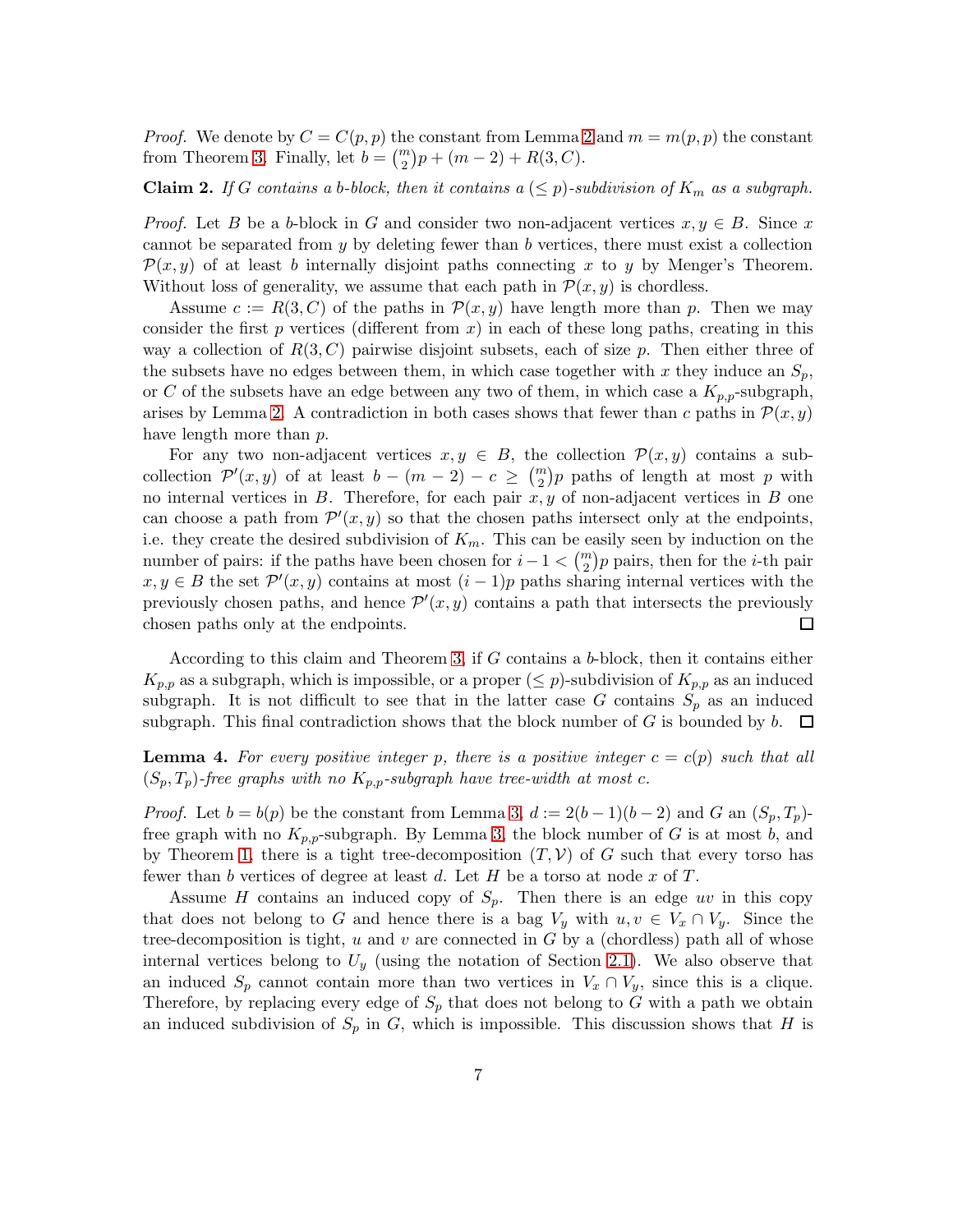$S_p$ -free. In a similar way, we can show that H is  $T_p$ -free, because an induced copy of  $T_p$ in H gives rise either to an induced subdivision of  $S_p$  in G (if uv is an edge of the central triangle in  $T_p$ ) or to an induced subdivision of  $T_p$  (if every edge of the central triangle in  $T_p$  is also an edge in G).

By removing at most b vertices from H, we obtain an  $(S_p, T_p)$ -free graph of vertex degree at most d. According to Theorem [2](#page-3-1) the tree-width of this graph is bounded by a constant (depending on p and d). Since b and d depend only on p, there is constant  $c = c(p)$ bounding the tree-width of each torso.

Any tree decomposition of the torso at node x has a bag which contains  $V_x \cap V_y$  for each neighbour y of x in T. Therefore, a leaf bag  $V_x \cap V_y$  can be created for each y. Consequently, the tree decompositions of width at most  $c$  for each torso can be combined into a tree decomposition of width at most c for the whole graph  $G$ .

**Theorem 4.** Let  $X$  be a hereditary class defined by a finite set  $F$  of forbidden induced subgraphs. There is a constant bounding the tree-width of graphs in  $X$  if and only if  $F$ includes a complete graph, a complete bipartite graph, a tripod and the line graph of a tripod.

*Proof.* Since X is a finitely defined class, the inclusion in F graphs from the four listed classes is a necessary condition for boundedness of tree-with (Lemma [1\)](#page-3-2). To show that this condition is sufficient, we denote by  $k$  the number of connected components in a tripod in F and by  $\ell$  the number of connected components in the line graph of a tripod in F and prove the theorem by induction on  $k + \ell$ .

Since a complete graph and a complete bipartite graph are forbidden for  $X$ , graphs in X contain no  $K_{p,p}$ -subgraph for some constant p. We choose p so that every component of the tripod in F is contained in  $S_p$  and every component of the line graph of a tripod in F is contained in  $T_p$ . In other words, we choose p so that all graphs in X are  $(kS_p, \ell T_p)$ -free with no  $K_{p,p}$ -subgraph.

For  $k = \ell = 1$ , the result follows from Lemma [4.](#page-6-0) For  $k > 1$ , we apply the following argument. If a graph G in X does not contain an induced copy of  $S_p$ , then a bound on the tree-width of G follows by induction. If G contains an induced copy of  $S_p$ , then the number of vertex-disjoint such copies is bounded by  $R(k, C(3p+1, p))$ , because otherwise, by Lemma [2,](#page-4-1) we obtain either  $k$  copies with no edges between any two of them, i.e. an induced  $kS_p$ , or a collection of  $C(3p+1, p)$  copies with an edge between any two of them, in which case a  $K_{p,p}$ -subgraph arises. Therefore, by deleting at most  $(3p+1)R(k, C(3p+1, p))$ vertices from G we obtain a graph, which is  $S_p$ -free. The tree-width of this graph is bounded by induction. Since the number of the deleted vertices is bounded by a constant, there is a constant bounding the tree-width of G. Similar arguments apply to the case  $\ell > 1$ .  $\Box$ 

### <span id="page-7-0"></span>4 Discussion

We conclude the paper with a number of remarks and open problems. First, we observe that the main result of the paper, which establishes a dichotomy for hereditary classes

 $\Box$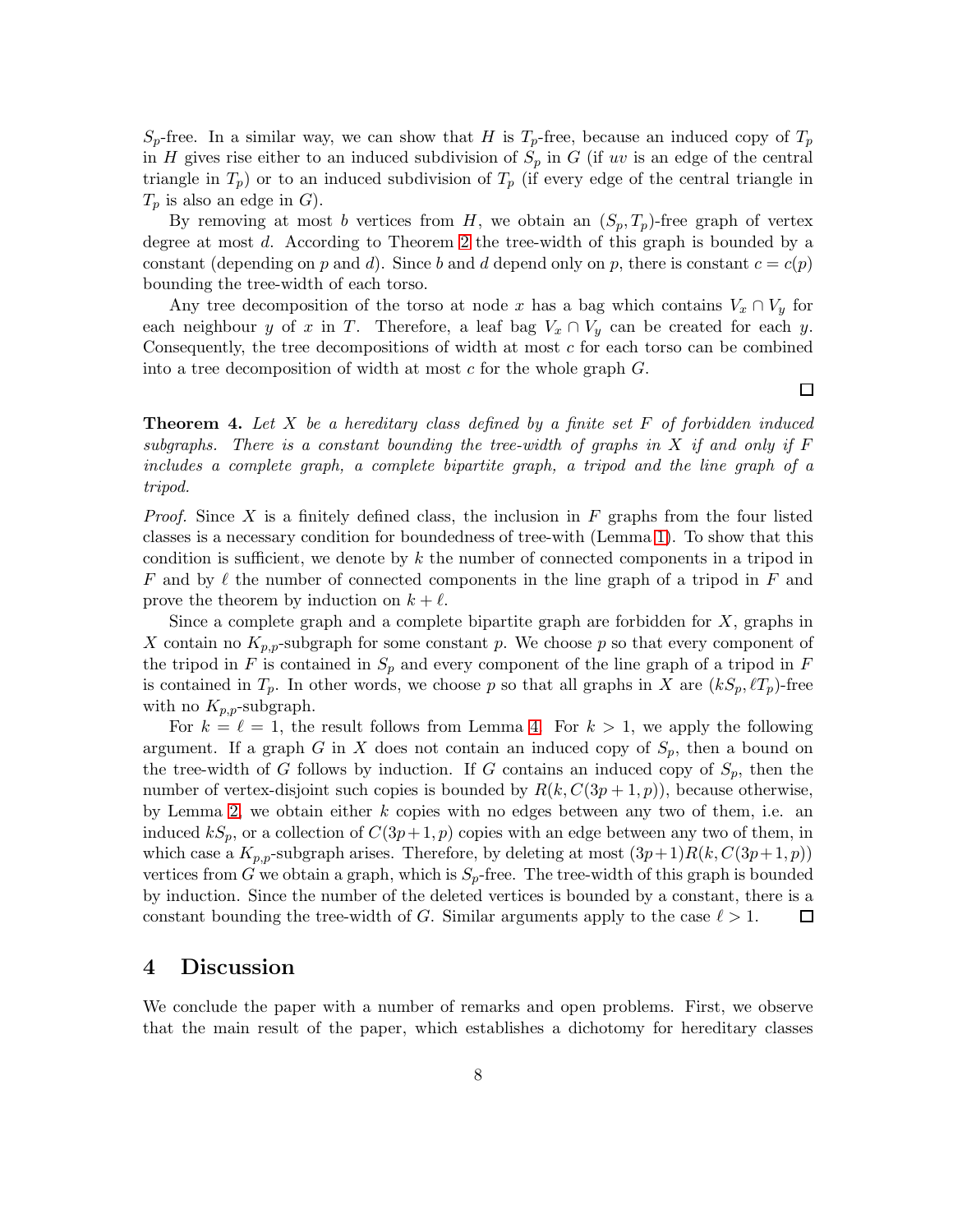defined by finitely many induced subgraphs, is also suggestive towards a dichotomy in the universe of all hereditary classes. Indeed, each of the two boundary classes,  $\mathcal S$  and  $\mathcal T$ , is the limit of an infinite sequence of classes of unbounded tree-width. Therefore, every class of bounded tree-width must exclude a graph from each class of the sequence converging to  $S$  and from each class of the sequence converging to  $T$ . This is the case, for instance, for classes of bounded chordality, i.e. classes excluding large induced cycles  $C_k, C_{k+1}, \ldots$  for a constant k. The fact that bounded chordality together with bounded biclique number imply bounded tree-width was shown in [\[9\]](#page-9-3) by means of a probabilistic argument from [\[5\]](#page-8-6). Our Theorem [3](#page-4-2) allows to avoid this argument, providing a common approach to graphs excluding induced tripods and graphs excluding large induced cycles, because an induced  $(\leq p)$ -subdivision of  $K_{r,r}$  contains both an induced tripod and a large induced cycle for an appropriate value of r.

An interesting open question related to Theorem [3](#page-4-2) is whether instead of an induced subdivision of a biclique we can seek for an induced subdivision of a clique. More formally:

**Problem 1.** Is it true that for all positive integers  $r$  and  $p$ , there is a positive integer  $m = m(r, p)$  such that every graph G containing a  $(\leq p)$ -subdivision of  $K_m$  as a subgraph contains either  $K_{p,p}$  as a subgraph or a proper  $(\leq p)$ -subdivision of  $K_r$  as an induced subgraph, whose branch vertices are also the branch vertices of the  $K_m$ ?

Finally, we note that a similar question with respect to Lemma [2,](#page-4-1) i.e. whether a large biclique in this lemma can be replaced with a large clique, has a negative answer. Indeed, let M be a matching of size m in a  $K_{m,m}$ . Clearly, every two elements (edges) of M are connected by an edge, but the graph does not contain a large clique.

#### <span id="page-8-0"></span>References

- <span id="page-8-5"></span>[1] V.E. Alekseev, On easy and hard hereditary classes of graphs with respect to the independent set problem. Discrete Appl. Math. 132 (2003) 17–26.
- [2] H. L. Bodlaender, D.M. Thilikos, Treewidth for graphs with small chordality. Discrete Appl. Math. 79 (1997) 45–61.
- <span id="page-8-2"></span>[3] M. Chudnovsky, P. Seymour, Extending the Gyárfás-Sumner conjecture. J. Combin. Theory Ser. B 105 (2014) 11–16.
- <span id="page-8-6"></span><span id="page-8-1"></span>[4] P. Erdős, Graph theory and probability. Canadian J. Math. 11 (1959) 34-38.
- [5] D. Kühn, D. Osthus, Induced subdivisions in  $K_{s,s}$ -free graphs of large average degree. Combinatorica 24 (2004) 287–304.
- <span id="page-8-4"></span>[6] V. Lozin, D. Rautenbach, On the band-, tree-, and clique-width of graphs with bounded vertex degree. SIAM J. Discrete Math. 18 (2004) 195–206.
- <span id="page-8-3"></span>[7] V. Lozin, Boundary classes of planar graphs. Combin. Probab. Comput. 17 (2008) 287–295.